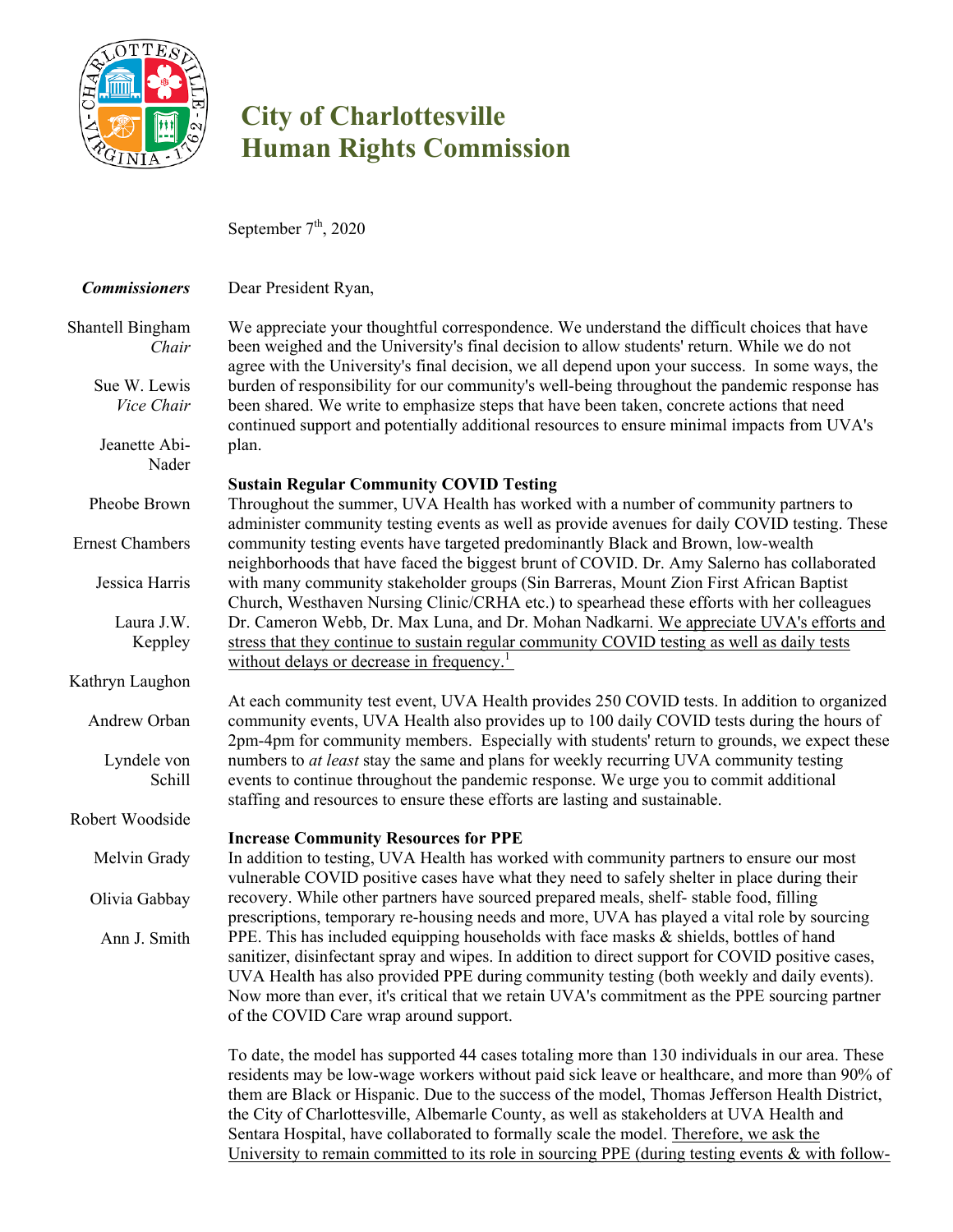up cases) as well as meet the potential increase in demand as part of the COVID Care district wide scale up.

## **Provide COVID-Related Support for \*All\* Employees at UVA (Contract Workers, Wage Workers, and Salaried)**

When UVA provides avenues to support our community through testing as well as sourcing PPE, we're able to strengthen our relationship and directly heal past and present harms committed by the University. While the combined impact of COVID testing and PPE should help safeguard our community's health, many frontline workers at the University are still at increased risk from students' return to grounds. These workers are our neighbors, family and friends. Many of them are members of highly impacted communities that may lose significant income and face eviction should they catch COVID.

Therefore if the University has not done so, our final request is for UVA to offer COVID-related paid sick-leave and health care for \*all\* employees and/or contractors at UVA - that are at risk of increased exposure from their jobs<sup>2</sup> (e.g. Dining hall staff that come down with COVID from working long shifts indoors serving hundreds of students; dormitory cleaning staff that must clean spaces indoors among students where mask wearing *is not required*.). In addition to this, *we urge the University to encourage all Fraternity and Sorority Governing Councils to implement actions to protect their housing and nutrition staff, and cover COVID related costs should workers fall sick.* Put simply, no one should have to lose their life or fall critically ill from serving the University either from cleaning after their students or nourishing them.

President Ryan, we hope these asks do not come as surprises to you. As previously mentioned, many of the requests are work UVA has already been doing. We write to stress that UVA's role in our community has been critical already, and with the return of students' we expect no less from the University and in some areas, such as PPE or sick-leave, we have requested a doubling down or additional resources to ensure our community remains safe and healthy.

As the semester continues, we encourage UVA to continue their work with Charlottesville City Council and the Albemarle County Board of Supervisors to reach regional solutions for our broader community, essential workforce, University staff, and students (Residential Advisors).

Thank you for your time and we look forward to hearing back from the University about these commitments.

In pursuit of justice, we serve,

glung

Shantell Bingham, Chair Human Rights Commission 106 5th St NE, Charlottesville, VA 22902 shantellbingham@gmail.com

Sue Dewis

Sue Lewis, Vice- Chair Human Rights Commission 106 5th St NE, Charlottesville, VA 22902 swlcvlle@gmail.com

Human Rights Commission Charlottesville Office of Human Rights 106 5th St NE, Charlottesville, VA 22902